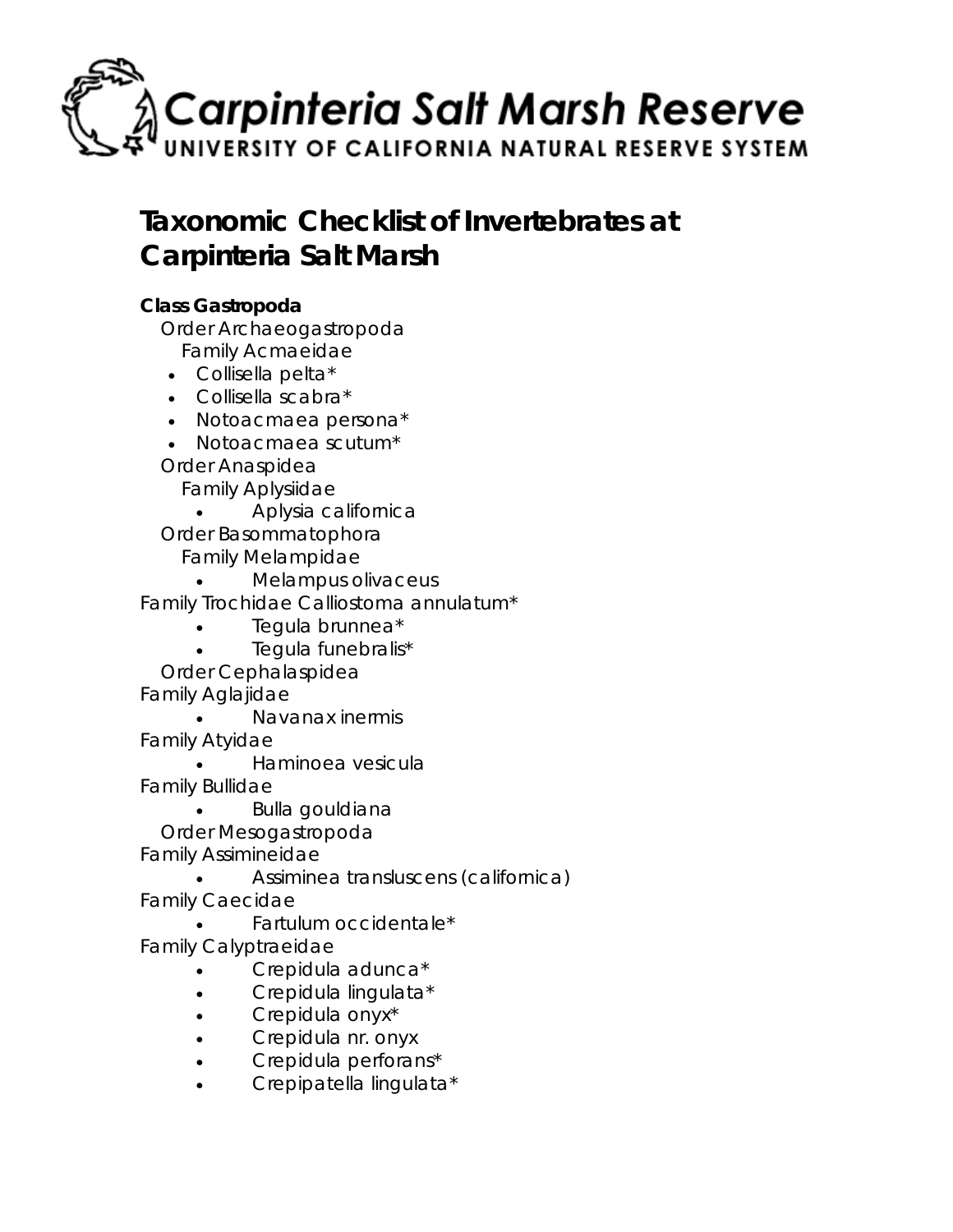Family *Littorinidae*

- *Littorina keenae\**
- *Littorina scutulata\**

Family *Naticidae*

• *Pollinices lewisii* Family *Potamididae* • *Cerithidea californica* Family *Rissoidae*

• *Rissoella sp. (Rissoina bakeri)* Order *Neogastropoda* Family *Muricidae*

• *Acanthina punctulata\**

• *Nucella emarginata\**

Family *Nassariidae*

• *Nassarius fossatus* Family *Olividae*

• *Olivella biplicata* Order *Nudibranchia* Family *Spurillidae*

• *Spurilla chromosoma\** Order *Stylommatophora* Family *Succineidae*

• *Succinea sp.\**

# **Class** *Bivalvia*

 Order *Myoida* Family *Hiatellidae*

- *Hiatella arctica\**
- *Panope generosa*

Family *Myidae*

• *Cryptomya californica* Order *Mytiloida* Family *Mytilidae*

• *Mytilus galloprovincialis*

• *Septifer bifurcatus\**

 Order *Ostreoida* Family *Ostreidae*

• *Ostreola conchaphila* Family *Pectinidae*

• *Leptopecten latiauratus\** Order *Veneroida*

Family *Cardiidae* • *Lavicardium substriatum*

Family *Kelliidae*

• *Rhamphidonta retifera\**